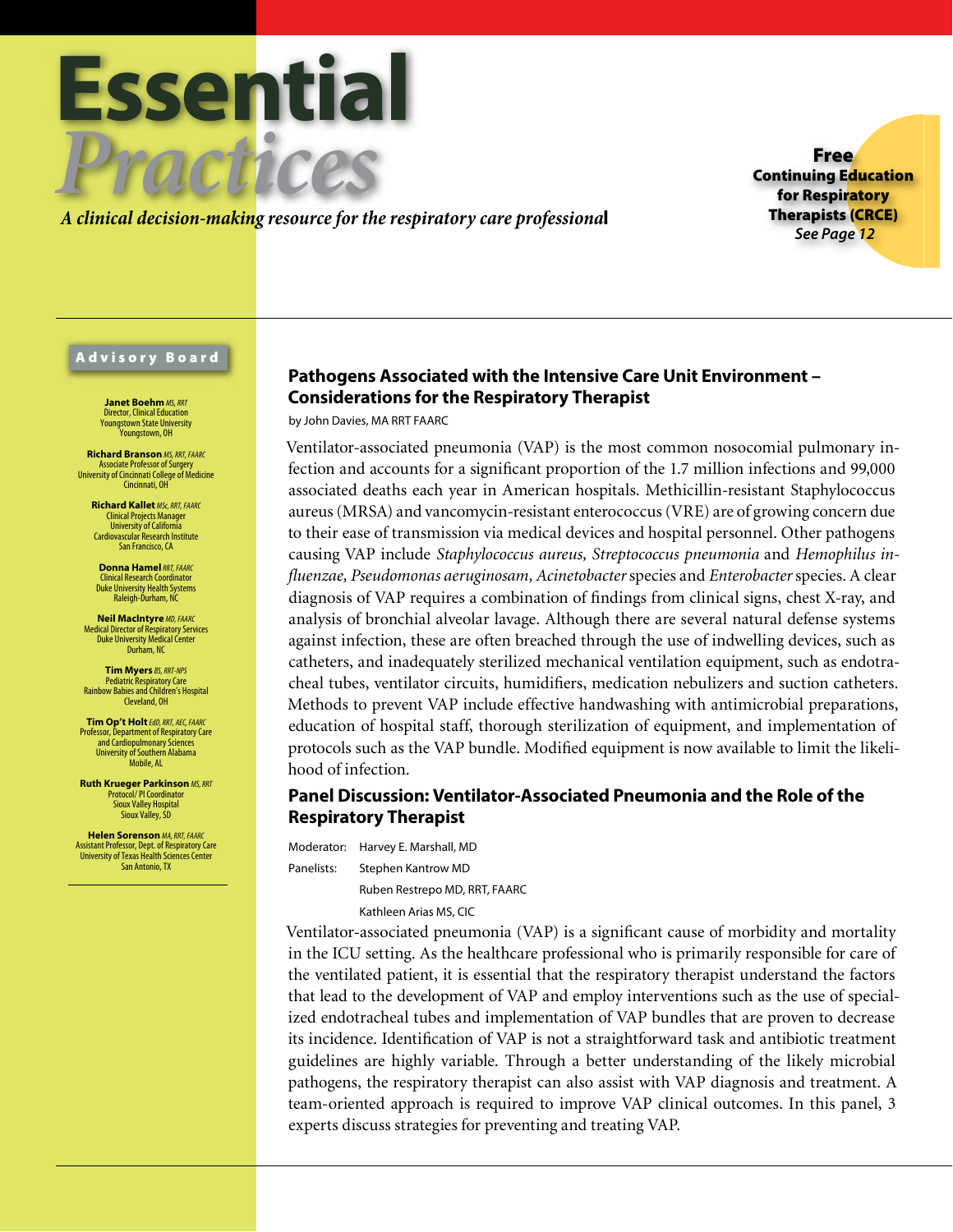**Pathogens Associated with the Intensive Care Unit Environment –**  *Considerations for the Respiratory Therapist*

*John Davies, MA, RRT, FAARC*

any potentially harmful<br>
pathogens exist through-<br>
out the hospital, espe-<br>
cially in intensive care<br>
units (ICUs). Patients in these areas are pathogens exist throughout the hospital, especially in intensive care generally sicker and tend to have compromised immune systems. Along with contact transmission, these patients have many other routes for pathogen transmission into the body. For example, indwelling catheters and endotracheal tubes can act like a superhighway for bacterial invasion. Fortunately, several strategies have been devised to help prevent ventilator-associated pneumonia (VAP) in the hospital setting. Guidelines created by the Society for Healthcare Epidemiology of America (SHEA) outline reasons for concern, identify strategies to prevent and combat VAP, and provide recommendations for implementating, monitoring, and measuring performance of VAP programs.<sup>1-2</sup> Respiratory therapists are key players in the fight against VAP, but in order to be effective, they must stay current on emerging guidelines and recommendations. In this article, we discuss common pathogens associated with ICU infections and how these infections can be prevented, with a special emphasis on the role of the respiratory therapist.

Nosocomial pathogens in the ICU commonly affect the urinary tract, the bloodstream or the pulmonary system. The main organisms producing bloodstream and urinary tract infections include *Staphylococcus aureus* (Gram posi-

According to the Centers for Disease Control and Prevention (CDC), healthcare-associated infections account for an estimated 1.7 million infections and 99,000 associated deaths each year in American hospitals alone.

tive) and *Enterobacter* species (Gram negative). Other Gram negative pathogens that cause urinary and bloodstream infections include *Acinetobacter, Serratia, Klebsiella, Pseudomonas aeruginosa* and *Escherichia coli*. These microorganisms generally gain access to the host through indwelling catheters, such as foleys, CVCs and PICCs.

Ventilator-associated pneumonia is the most common nosocomial pulmonary infection<sup>3</sup> and is divided into 2 categories: Early and late onset. Early onset VAP occurs 48-96 hours after intubation. Pathogens causing early onset VAP

include *S. aureus* (Methicillin-sensitive), *Streptococcus pneumonia* and *Hemophilus influenzae,* as well as other less common agents. In general, these pathogens are susceptible to antibiotic therapy. Late onset VAP is usually caused by antibiotic-resistant organisms such as *P. aeruginosa*, Methicillin-resistant *S. aureus* (MRSA), *Acinetobacter* species and *Enterobacter* species (Table 1). The microorganisms responsible for producing VAP may differ depending on patient population as well as duration of stay in the ICU. However a metaanalysis involving 24 different studies (1689 episodes) found that the most common pathogens were *P. aeruginosa* (24.4%), *S. aureus* (20.4%, both Methicillin-sensitive and resistant strains), *Enterobacter* species (14.1%, *E. coli* and *Proteus* species were the most prevalent in this group), *H. influenzae* (9.8%) and *Streptococcus* species (8.0%).4

How important is it to prevent the spread of nosocomial infections? According to the Centers for Disease Control and Prevention (CDC), healthcareassociated infections account for an estimated 1.7 million infections and 99,000 associated deaths each year in American hospitals alone. A 2002 report identified a total of 394,288 ICUassociated infections<sup>3</sup>. Pneumonia and urinary tract infections accounted for 26% of this total while bloodstream and surgical site infections accounted for 21% and 7%, respectively. Today MRSA is of particular concern in acute care settings due to its ease of transmission by contact and its potent resistance to antibiotics, rendering many of the accepted treatment regimens useless. While antibiotic therapy is out of the scope of this discussion, it is important to bear in mind that antibiotic resistance imparts a new dimension of therapeutic complexity.

MRSA was first isolated in the United States in 1968. By the early 1990s, MRSA accounted for 20% to 25% of *S. aureus* isolates from hospitalized patients.<sup>5</sup> In 1999, MRSA accounted for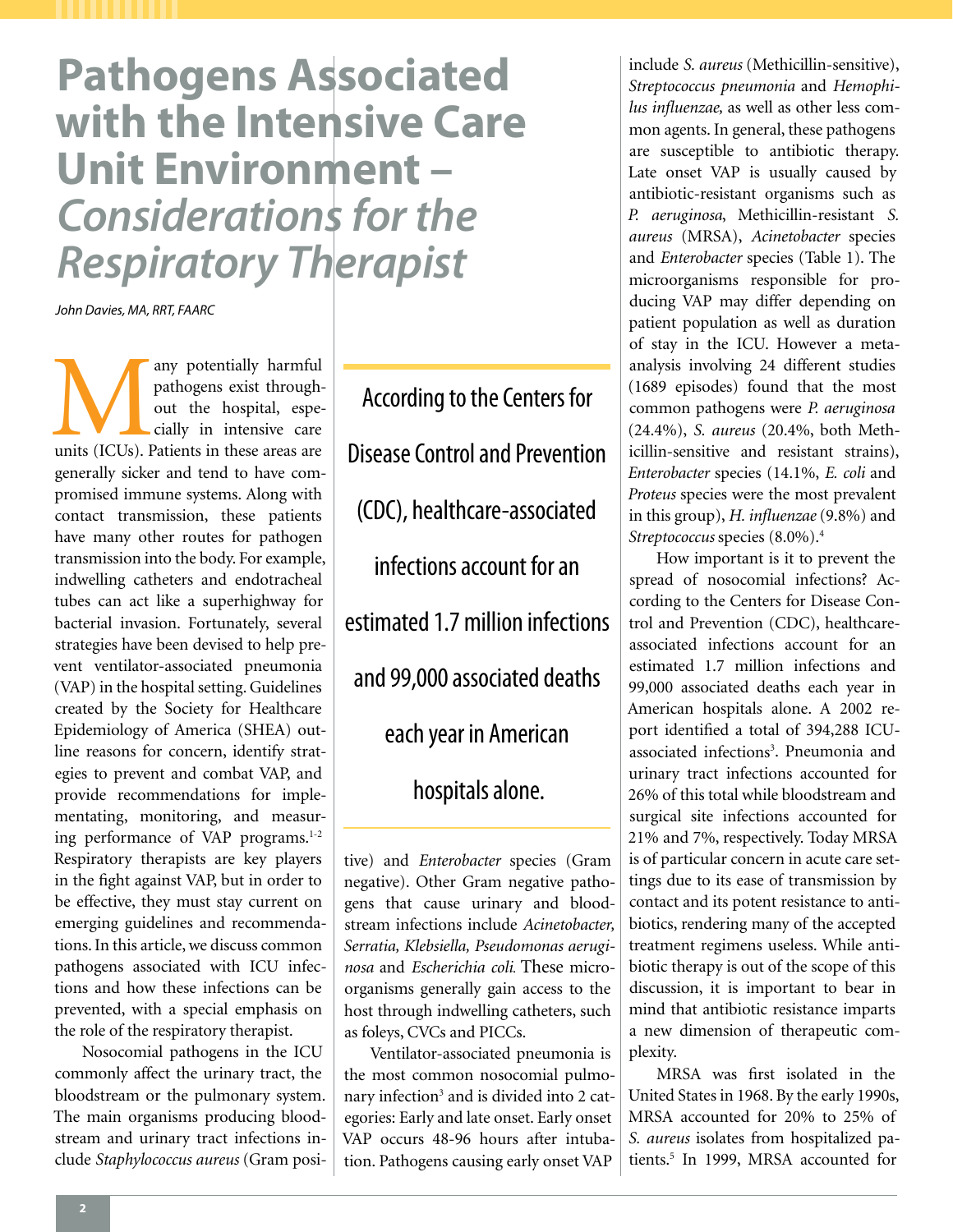>50% of *S. aureus* isolates from ICU patients in the National Nosocomial Infection Surveillance (NNIS) system; in 2003, 59.5% of *S. aureus* isolates in NNIS ICUs were MRSA<sup>6</sup>. A study in 2007 estimated that 94,360 invasive MRSA infections occurred in the United States in 2005 and that these infections were associated with death in 18,650 cases.<sup>3</sup> It was also estimated that bacteremia was the result in 76% of the MRSA infections while pneumonia was 16%<sup>3</sup>.

Vancomycin-resistant *enterococcus*  (VRE) shares a commonality with MRSA in its ease of transmission through contact and in antibiotic resistance. A similar rise in prevalence has occurred with VRE. From 1990 to 1997, the prevalence of VRE in enterococcal isolates from hospitalized patients increased from  $<$ 1% to approximately 15%.<sup>7</sup> VRE accounted for almost 25% of enterococcus isolates in NNIS ICUs in 1999 and 28.5% in 2003.6,8

Accurate data on the epidemiology of VAP are limited by the lack of standardized criteria for its diagnosis. Generally speaking, VAP can be defined as the inflammation of lung parenchyma caused by infectious agents that were not present in the lower respiratory tract at the outset of mechanical ventilation. Definitive diagnosis of VAP is difficult and is usually based on systemic signs of infection, new or worsening infiltrates on chest x-ray, and bacterial evidence of parenchymal infection. Bacterial evidence is usually obtained from bronchial alveolar lavage fluid.<sup>9</sup> Tracheal aspirates are more often than not inconclusive for use as a diagnostic tool. However, sampling of the upper airway secretions may help predict the microorganisms involved in VAP.10 Differences in VAP rates among institutions can be due to the types of patients seen as well as procedural anomalies. Certainly, institutions whose populations are more more atrisk (e.g. immunocompromised and/or critically ill patients) could potentially have higher VAP rates. Institutional factors could also affect the perceived VAP

The risk of developing pneumonia increases from 3 to 10 times when the patient is intubated and receiving mechanical ventilation.

rates. These factors include surveillance strategy, diagnostic techniques, and microbiology and laboratory procedures. A study looking at the comparison of 3 clinical definitions of VAP with autopsy findings showed poor correlation.<sup>11</sup> The etiology of VAP itself can also be variable, depending on the time of onset, duration of hospitalization, population studied and hospital setting.4

Hospital-acquired infections are associated with increases in ICU and hospital length-of-stay, costs, morbidity and mortality.12 The risk of developing pneumonia increases from 3 to 10 times when the patient is intubated and receiving mechanical ventilation.4 In particular, the reported mortality attributable to VAP is in the neighborhood of 20% to 30% higher than with the underlying disease alone.<sup>4</sup> The prognosis is worse when VAP is caused by gramnegative rather than gram-positive bacillae because the latter are susceptible to antibiotic therapy. Organisms that have developed antibiotic resistance are far more virulent. This is especially true with MRSA.

VAP risk factors can be associated with the patient (age, chronic lung disease and acute respiratory distress syndrome), the environment (lack of adherence to hand washing, improper disinfection of medical equipment, inappropriate patient position and inadequate isolation procedures) or the device (endotracheal tubes, humidification devices and ventilator circuits).

A normal respiratory tract has a variety of defense mechanisms such as anatomic barriers (glottis and larynx), cough reflexes, mucociliary lining and a phagocytic system consisting of macrophages and polymorphonuclear leukocytes (neutrophils). Patients with an endotracheal tube are at a disadvantage in that their upper airway defenses are bypassed, weakening their natural defenses.

Pneumonia results from microbial invasion of the normally sterile lower respiratory tract. An infection implies that the patient's defense mechanism has been activated and is directed at the pathogen. The lung, and in particular the lower respiratory tract, has a multifaceted system of defense. One of the most important components is the recruitment of neutrophils. The sequence of events associated with infection consists of initial interaction between bacteria and alveolar epithelial cells and macrophages. Neutrophil chemoattractants and cytokines are released as a result. Cytokines upregulate the expression of cell adhesion molecules on capillary endothelia and help mediate the migration of neutrophils into the alveolar spaces to battle the invaders. The neutrophils then induce a necrotic cellular death. Ultimately, a massive cellular death can lead to extensive lung injury.

Pathogenesis of VAP can include any of the following: aspiration of oropharyngeal organisms, inhalation of aerosolized bacteria, hematogenous spread and seeding from the gastrointestinal tract. Oropharyngeal and gastrointestinal organisms can seep around the endotracheal tube cuff. Inhalation of bacteria can occur from a contaminated ventilator circuit, humidifier or in-line medication nebulizers. Hematogenous spread involves transmission from a distal site infection.

Routes of pathogen transmission to the patient are related to either in-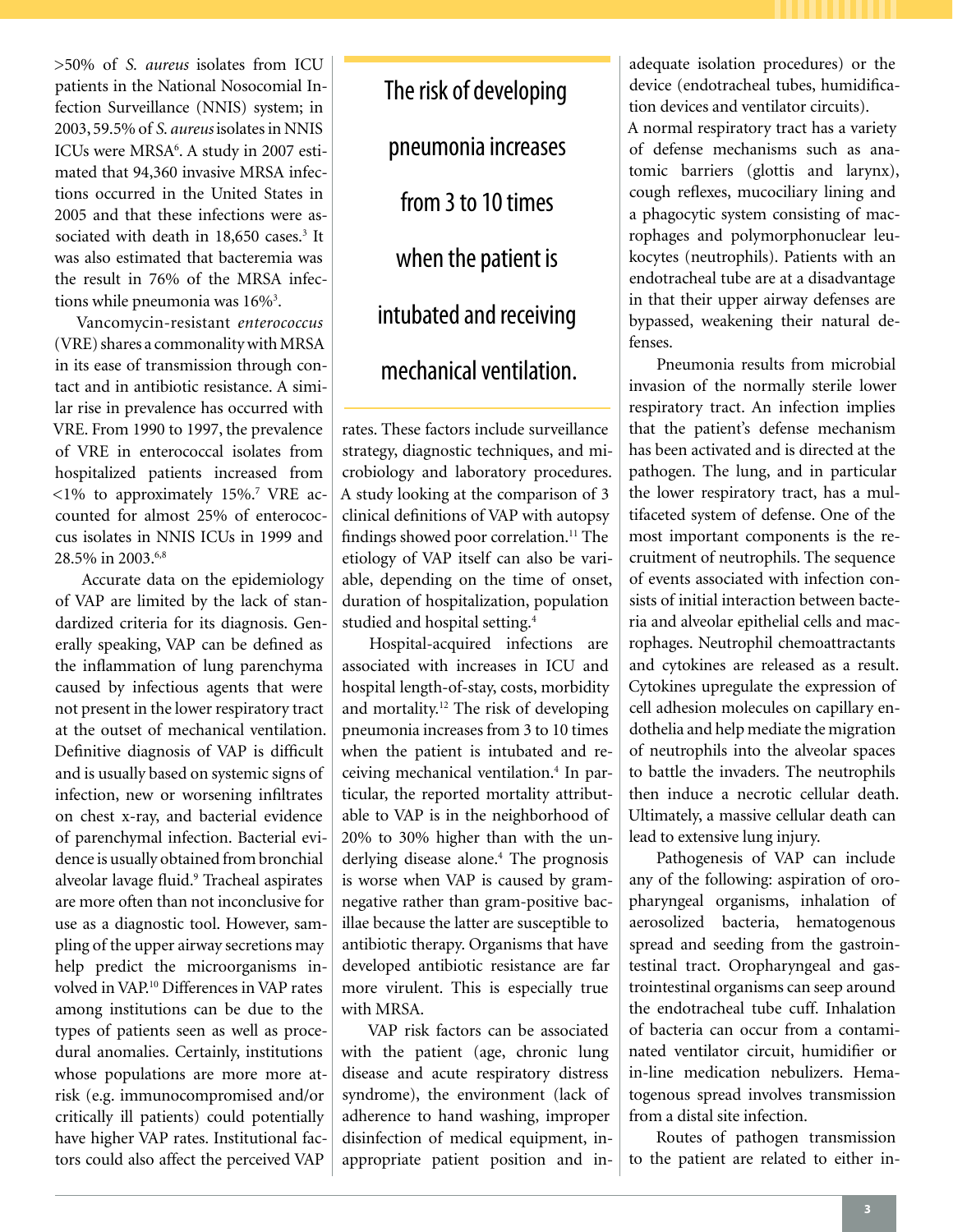dwelling devices, devices associated with mechanical ventilation or personnel. Indwelling devices include items such as catheters (IV, urinary, arterial lines), feeding tubes and endotracheal tubes. Bacteria can adhere to these artificial surfaces resulting in the formation of biofilms. This occurs because a conditioning layer of host proteins gets deposited on the surface of the catheter when it is inserted. Bacteria become attached by receptor-ligand binding. The bacteria then produce an exopolymer (biofilm) which protects them from the host immune system. Bacteria encased in a biofilm are more resistant to antimicrobial therapy. Once the biofilm is broken, the encased bacteria will flood into the urinary system, bloodstream or lungs.

Devices related to transmission with regards to mechanical ventilation include endotracheal tubes, ventilator circuits, humidifiers, medication nebulizers and suction catheters. The mere presence of an endotracheal tube provides the accessible route for pathogens to enter the lower respiratory tract. As with catheters, biofilms can form in and around endotracheal tubes. A study using an electron microscope showed that in 25 endotracheal tubes, 96% had partial bacterial colonization and 84% were completely coated with bacteria.<sup>13</sup> Microaspiration of secretions from the upper respiratory tract is facilitated by leakage around the endotracheal tube cuff, impaired swallowing and oral defense mechanisms, and supine positioning.4

Upper airway, oral secretions and gastric juices contain many of the pathogens responsible for producing VAP. The mean prevalence of oral colonization with VAP-associated pathogens was 63% with the most common of these being *P. aeruginosa* and *Enterobacter* species along with gram-positive cocci such as *S. aureus.*<sup>14</sup>

Contamination of ventilator circuits, humidifiers, nebulizers and suction catheters can all lead to transmission

Upper airway, oral secretions and gastric juices contain many of the pathogens responsible for producing VAP.

of pathogens to the lower respiratory tract, either directly or in the form of an aerosolized bacterial cloud. The use of a contaminated suction catheter will introduce pathogens directly, as will inadvertent spilling of circuit condensate into the tracheobronchial tree. (This can happen with simple procedures such as turning or repositioning the patient.)

Personnel-related issues include not employing universal precautions (hand washing gloves, gowns) and disinfectant procedures. Why is this important? The terms colonization and infection have been used to describe bacterial populations within a host. Colonization refers to the presence of a bacterial pathogen with no host response. That is, the bacteria are present but the patient has not mounted an immune response. A patient can be colonized but not infected. This is more commonly seen outside of the ICU environment where the degree of illness is less severe. Healthcare workers may even be colonized with some of these pathogens but, in the presence of a healthy immune system, infection is kept in check. However, colonized individuals represent a threat to compromised patients so efforts must be made to prevent transmission. Lack of education in regards to pathogen transmission and/or lack of adherence to protocols (staffing or supervision issues) have the potential to create spikes in ICU infection rates.

Multiple factors can contribute to the spread of infection in the ICU. Proper identification of these factors and the adoption of effective safeguards need

to be in place to effectively barricade pathogen transmission. Effective hand washing is probably the most important factor in terms of infection spread.<sup>15</sup> The use of soap or antimicrobial solutions can drastically reduce pathogenic spread from healthcare worker to patients. Gowns are generally not used when caring for every patient. However, they should be employed as part of a universal precaution initiative for patients infected with antibiotic resistant pathogens. Education and surveillance systems help inform clinicians on how to operate safely in the ICU environment and identify trends in either success or failure of protocols. Specific prevention of VAP is also multifaceted and includes prudent usage of antimicrobials (to reduce the possibility of resistance), keeping respiratory equipment and accessories properly cleaned, and scrupulous hand washing.

Many institutions employ what is termed the "VAP bundle" to help reduce the incidence of VAP. Components of the bundle include: 1) Avoidance of endotracheal intubation, if possible; and minimizing the duration of mechanical ventilation, 2) The use of orotracheal and orogastric tubes to prevent hospital-acquired sinusitis, 3) Avoidance of heavy sedation and neuromuscular blockade, 4) Endotracheal tube cuff pressure  $> 20$  cm  $H_2O$ , 5) Prevention of ventilator circuit condensate in the lower respiratory tract, 6) Head of the bed raised 30-45 degrees, 7) Oral care and, 8) Hand hygiene.

NIV is associated with a decreased duration of mechanical ventilation and ICU stay.16 Daily assessments for spontaneous breathing and extubation will help reduce the amount of time with an endotracheal tube in place and length of time on a mechanical ventilator. Avoidance of heavy sedation and neuromuscular blockade will help decrease the time on the ventilator. Inline suction units prevent breaks in the circuit which help reduce the incidence of bacterial introduction as well as alveolar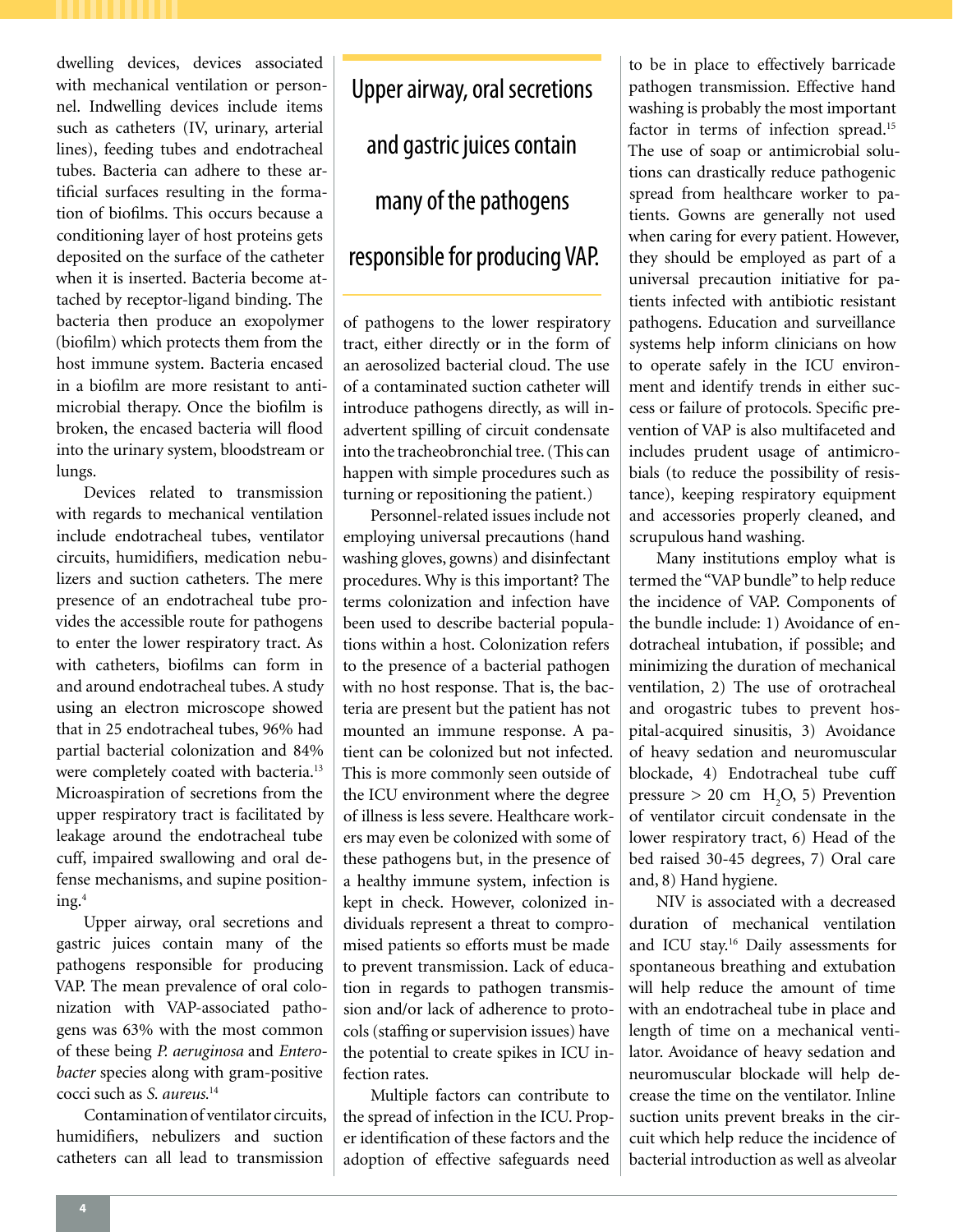de-recruitment. Keeping the same inline suction catheter in place will result in secretion pooling; but these secretions would consist only of the patient's own bacterial flora. Using a different catheter for each suction encounter will heighten the chances of contamination from the surrounding environment. It has also been recently suggested that saline instillation before tracheal instillation may reduce the incidence of VAP though the induction of a cough and possible washout of the biofilm layer.<sup>17</sup> Keeping the endotracheal tube cuff inflated to a pressure  $>$ 20 cm H<sub>2</sub>O will slow the incidence of microaspiration of oral pathogens from around the cuff into the lower respiratory tract. Endotracheal tubes with subglottic suction have the potential to minimize pooling of secretions on the cuff. However, difficulties with keeping the suction lumen clear in the presence of thick, tenacious secretions and prolapse of the tracheal mucosa into the subglottic suction port



**Figure 1. OSMO (Teleflex Medical)**

Table 1. Causative organisms of ventilator-associated pneumonia

| <b>EARLY ONSET</b>                     | <b>LATE ONSET</b>           |  |
|----------------------------------------|-----------------------------|--|
| Staphylococcus aureus (Meth sensitive) | Pseudomonas aeruginosa      |  |
| Streptococcus pneumonia                | <b>MRSA</b>                 |  |
| Hemophilus influenzae                  | Acinetobacter species       |  |
| <b>Proteus species</b>                 | <b>Enterobacter species</b> |  |
| Serratia species                       |                             |  |
| Klebsiella pneumoniae                  |                             |  |
| Escherichia coli                       |                             |  |

sometimes hamper their effectiveness.<sup>18</sup> Also, these tubes tend to have a larger outer diameter for the same size inner lumen, so potential hazards exist with the intubation procedure itself. Damage to the tracheal wall and resultant mucociliary transport compromise can add to the risk of VAP.

Modification to endotracheal tubes themselves hold some promise in reducing the rate of VAP. A newly developed cuff material appears to have potential to also reduce microaspiration. The Kimberly-Clark Microcuff Adult Endotracheal Tube incorporates this type of cuff. It consists of microthin polyurethane which may create a better seal by minimizing channel openings within folds formed when the cuff is inflated. Further research needs to be done with this device. Another potential option is the use of endotracheal tubes lined with silver nitrate.<sup>19</sup> The silver nitrate coating interferes with the creation of the bacterial biofilm. This may result in the delay of onset and/or a decrease in the severity of VAP. An example of this type of endotracheal tube is the Agento IC developed by C.R. Bard, Inc. However, these types of endotracheal tubes tend to be more expensive, so cost assessment must be taken into account. As with the new cuff material, more research is needed to determine if these theoretical improvements translate into VAP rate reductions.

Protocols regarding changing of the ventilator circuit have evolved significantly over the years. It is no longer recommended that ventilator circuits be changed on a routine basis, but rather they should be changed when visibly

soiled to prevent the spread of contaminants pooled in the circuit.<sup>20</sup> Also, in an effort to reduce the number of ventilator circuit disconnects, the SHEA guidelines recommend that the circuit remain closed during condensate removal to reduce the possibility of cross contamination.2 As was the case with the endotracheal tubes, new technology is being developed to reduce the number of ventilator circuit disconnects due to excessive condensate. An example is the OSMO™ from Teleflex Medical. (Figure 1). The theory behind the OSMO is that it incorporates a unique media that promotes the condensation of water vapor from exhaled gas. OSMO is designed to reduce circuit condensation, thereby reducing clinician intervention. Another innovation is the use of in-line nebulizers with a 1-way tee valve connector that allows for draining of the medication cup without breaking the circuit. Draining will prevent pooling and possible contamination that would get delivered along with the medication in aerosol form. The same can be said of the active humidifier. Although it is not recommended that humidifiers be changed on a regular basis, they should get changed if there are any signs of visible contamination.

Heat Moisture Exchangers (HMEs) have been suggested as preventative measures to stop the spread of VAP. Evidence suggests that the use of HMEs and active heated humidifiers are comparable in terms of VAP.<sup>4</sup> However, HMEs have the potential of getting clogged with secretions and increasing the work of breathing. In addition, the need to remove the HME to administer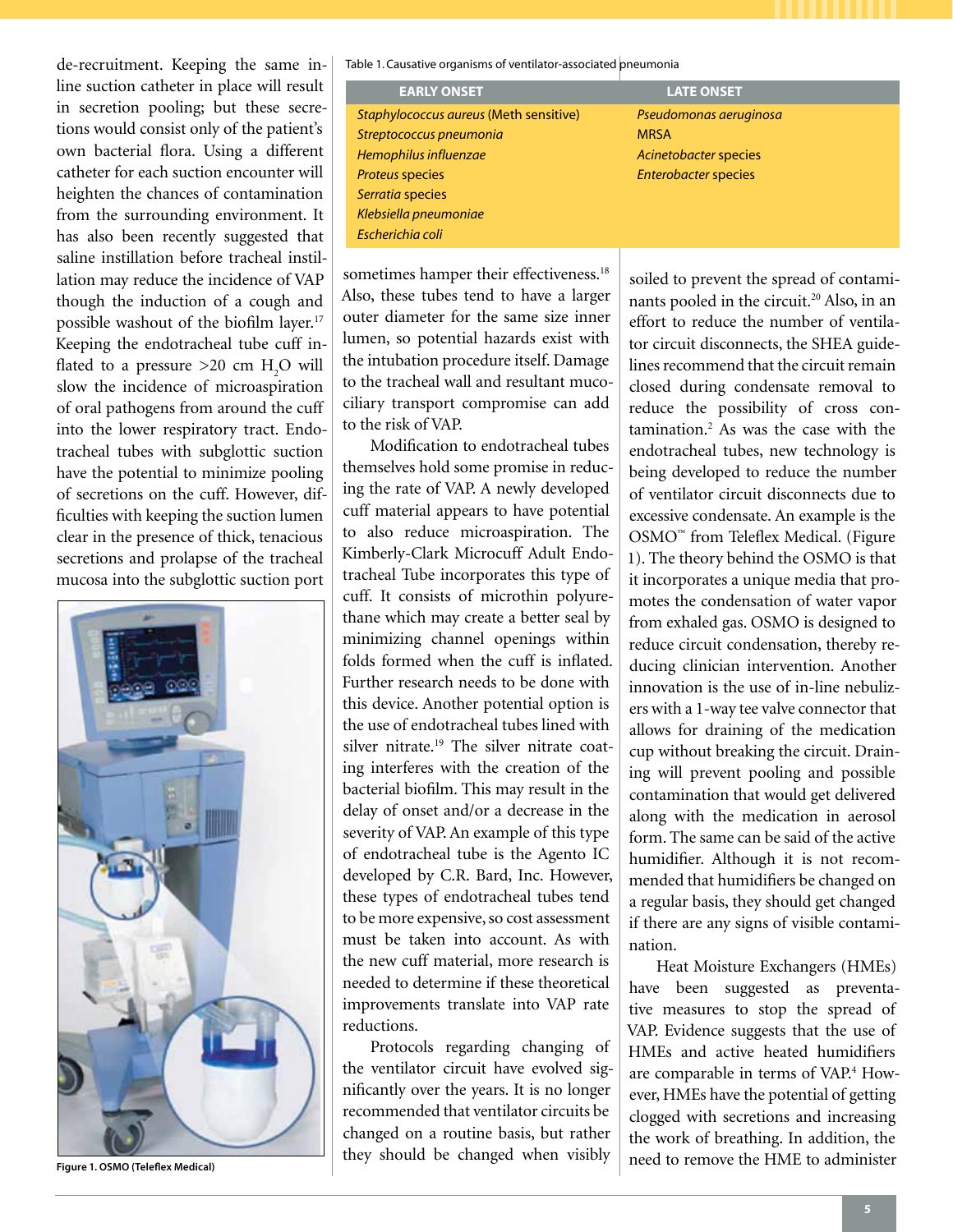

**Figure 2. Gibeck Humid-Flo HME device (Teleflex Medical)**

regular aerosol treatments increases the risk for bacterial invasion and alveolar de-recruitment. New advances are being made with HMEs as well. One such device is the Gibeck® Humid-Flo® HME from Teleflex Medical (figure 2). It is designed to remain in the circuit even in the event of aerosolized medication delivery. It employs a rotating collar that can open a separate channel for medication delivery. It has 2 channels, one for passive humidification and a second for medication delivery. The collar merely gets rotated to select the intended channel and a circuit disconnect is not needed. By reducing the number of circuit disconnects, the potential exists to reduce VAP rates.

There are a variety of pathogens capable of producing infections in compromised hosts in the ICU environment. Some of them, in particular MRSA and VRE, are readily transmitted by contact and increasing with alarming frequency. Many of these infections are preventable. Attention must be paid to routes of transmission and programs developed to help block these routes in order to reduce the frequency of ICU infections and the associated costs and morbidity.

#### **References**

1. Yokoe DS, Mermel LA, Anderson DJ, et al. A compendium of strategies to prevent healthcare-associated infections in acute care hospitals. Infect Control Hosp Epidemiol 2008;29:S12-S21.

There are a variety of pathogens capable of producing infections in compromised hosts in the ICU environment. Some of them, in particular MRSA and VRE, are readily transmitted by contact and increasing with alarming frequency.

- 2. Coffin SE, Klompas M, Classen D. Strategies to prevent ventilator-associated pneumonia in acute care hospitals. Infect Control Hosp Epidemiol 2008;29:S31-S40.
- 3. Klevins RM, Edwards JR, Richards JL. Estimating Health Care-Associated Infections and Deaths in U.S. Hospitals, 2002. Public Health Reports March-April 2007;122:160-166.
- 4. Chastre J, Fagon JY. Ventilator-associated Pneumonia. Am J Respir Crit Care Med 2002;165:867-903.
- 5. Boyce JM, Jackson MM, Pugliese G, et al. Methicillin-resistant Staphylococcus aureus (MRSA): a briefing for acute care hospitals and nursing facilities. The AHA Technical Panel on Infections Within Hospitals. Infect Control Hosp Epidemiol 1994*;*15:105-115.
- 6. NNIS System. National Nosocomial Infections Surveillance (NNIS) System Report, data summary from January 1992 through June 2003, issued August 2003. Am J Infect Control. 2003;31(8):481-98.
- 7. Jones, R. N. Resistance Patterns Among Nosocomial Pathogens. Chest 2001;119**:**397S-404S.
- 8. Fridkin SK, Edwards JR, Courval JM, et al. The effect of vancomycin and third-generation cephalosporins on prevalence of vancomycin-resistant enterococci in 126 U.S. adult intensive care units. Ann Intern Med 2001;135**:**175-183.
- 9. Swanson JM, Wood GC, Croce MA. UtilityJ Trauma 2008; 65:1271-1277.
- 10. Pirrachio R, Mateo J, Raskine L, et al. Can bacteriological upper airway samples obtained at intensive care unit admission guide empiric antibiotherapy for ventilator-associated pneumonia? Crit Care

Med 2009;37:2559-2563.

- 11. Tejerina E, Esteban A, Fernandez-Segoviano, et al. Accuracy of clinical defintions of ventilator-associated pneumonia: Comparison with autopsy findings. J Crit Care 2009; Article in press. Published online 10 July 2009. http://www.jccjournal.org/article/PIIS088394410900121X/abstract.
- 12. Safdar N, Dezfulian C, Collard HR, et al. Clinical and Economic Consequences of Ventilaor-Associated Pneumonia: A Systematic Review. Crit Care Med 2005;33:2184-2193.
- 13. Sottile FD, Marrie TJ, Prough DS, et al. Nosocomial pulmonary infection: possible etiologic significance of bacterial adhesionto endotracheal tubes. Crit Care Med 1986;14:265-270.
- 14. Brennan MT, Bahrani-Mougeot F, Fox PC, et al. The role of oral microbial colonization in ventilator-associated pneumonia. Oral Surg Oral Med Oral Pathol Oral Radiol Endod 2004;98:665-672.
- 15. Pittet D, Boyce JM. Revolutionising hand hygiene in health-care settings: Guidelines revisited. Lancet Infect Dis 2003;3:269-270.
- 16. Antonelli M, Conti G, Rocco M, et al. A comparison of noninvasive positive-pressure ventilation and conventional mechanical ventilation in patients with acute respiratory failure. N Engl J Med 1998; 339(7):429-435.
- 17. Caruso P, Denari S, Ruiz SA, et al. Saline instillation before tracheal suctioning decreases the incidence of ventilator-associated pneumonia. Crit Care Med 2009;37:32-38.
- 18. Dragoumanis CK, Vretzakis GI, Papaioannou VE, et al. Investigating the failure to aspirate subglottic secretions with the evac endotracheal tube. Anesth Analg 2007;105:1083-1085.
- 19. Olson ME, Harmon BG, Kollef MH. Silver-coated endotracheal tubes associated with reduced bacterial burden in the lungs of mechanically ventilated dogs. Chest 2002;121:863-870.
- 20. Hess DR. AARC Evidence-based clinical practice guidelines: Care of the ventilator circuit and its relation to ventilator-associated pneumonia. Respir Care 2003;48:869-879.

**John Davies,** MA, RRT, FAARC is a registered respiratory therapist and Clinical Research Coordinator at the Duke University Medical Center, Durham, North Carolina. John's research interests include ventilation techniques, the distribution of nebulizer medication in lung transplant patients, body weight and tidal volume calculation, and other aspects of respiratory care. He has published a number of papers in the literature and has presented at several medical meetings. He also lectures on mechanical ventilation at the Duke University Medical Center. John lives in Cary, North Carolina.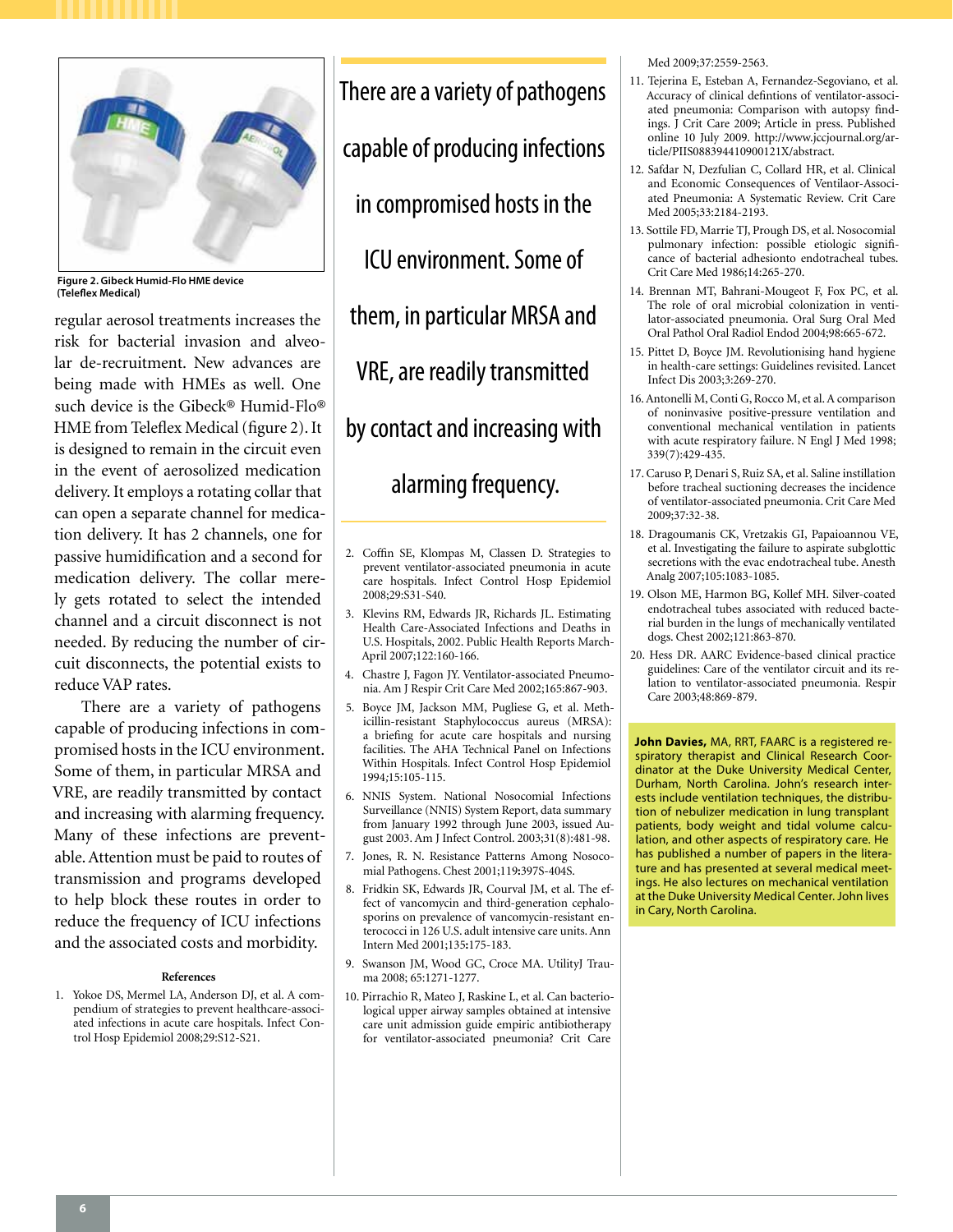# **Panel Discussion:**  *Ventilator-Associated Pneumonia and the Role of the Respiratory Therapist*

## **Moderator:**

**Harvey E. Marshall**, MD *Assistant Professor of Medicine Division of Pulmonary, Allergy, and Critical Care Medicine Duke University*

## **Panelists: Stephen Kantrow** *MD* **Ruben Restrepo** *MD, RRT, FAARC* **Kathleen Arias** *MS, CIC*

I

**1 h**e diagnosis of VAP requires a thorough understanding of clinical signs and the microbial pathogens involved. Prevention and treatment also requires **a thorough understanding of clinical signs and the microbial pathogens involved. Preeducation, care in handling medical devices, and appropiate use of antibiotics. In this panel discussion, we ask 3 experts to discuss issues related to the differential diagnosis of VAP, how one should choose antibiotics, what to do if respiratory tract cultures are negative, endotracheal tube modifications that impede infections, use of the VAP bundle, and other methods for decreasing the likelihood of VAP.** 

*What clinical criteria should be used to define ventilator-associated pneumonia (VAP) and what is the difference between VAP and tracheobronchitis?*

**Kantrow:** VAP is suspected in patients with a new infiltrate on chest radiograph more than 2 days after intubation when at least one clinical feature of infection (fever, leukocytosis or purulent sputum) is present. These criteria are sensitive for VAP, however, confirming the presence

of pneumonia with confidence is more difficult. Cultures of the lower respiratory tract that yield pathogenic organisms in large quantity support the diagnosis of VAP. Negative lower respiratory cultures in the absence of new antibiotics in the past 3 days make this diagnosis less likely. Cultures may be obtained by sampling distal airway purulence or airspaces or can be obtained from a more proximal airway site via endotracheal aspiration.<sup>1</sup> Infection may also occur in the trachea and bronchi without obvious involvement of the airspaces. In the setting of fever, leukocytosis and purulence in the airway without radiographic evidence of pneumonia, the diagnosis of nosocomial tracheobronchitis should be considered. Cultures of endotracheal aspirates are typically positive for bacterial pathogens in patients with this infection, and antibiotic therapy is associated with improved clinical outcomes.<sup>2</sup>

**Restrepo:** VAP is a nosocomial pneumonia that develops more than 48 hours after endotracheal intubation.<sup>3</sup> The clinical criteria used to support or suspect the diagnosis of VAP includes new or progressive pulmonary infiltrate with fever, leukocytosis, and purulent sputum. Additionally, the patient may appear tachypneic, hypoxemic, or in need for more ventilatory support. Clinical suspicion of VAP requires radiologic and microbiological confirmation. Ventilator-associated tracheobronchitis (VAT) is a relatively new term to define an intermediate process between tracheal colonization and VAP.2,4-6 Discriminating between VAT and VAP can be challenging. VAT should be suspect-

ed in intubated patients with clinical signs of lower respiratory tract infection (fever, leukocytosis, and purulent sputum), with a Gram stain demonstrating the presence of microorganisms and polymorphonuclear leukocytes in the absence of a new or progressive infiltrate on the chest radiograph. Since VAT may appear to be an important risk factor for VAP, early detection of respiratory colonization by monitoring tracheal aspirates is critical in the initiation of targeted antibiotic therapy. The most common pathogens for VAT and VAP include *Pseudomonas aeruginosa,* followed by *Acinetobacter baumannii,* E*nterobacter* spp, and methicillin-resistant Staphylococcus aureus (MRSA).<sup>7-10</sup>

**Arias:** The clinical diagnosis of VAP is difficult and is complicated by the lack of a standard diagnostic protocol for identifying pneumonia. VAP is generally defined as nosocomial, or healthcare associated, pneumonia (i.e. was not clearly present or incubating at the time of admission) in a patient on mechanical ventilation for >48 hours.<sup>3</sup> Criteria used to identify VAP have been noted by Drs. Restrepo and Kantrow. However, because these findings are nonspecific they cannot be used alone to definitively establish the presence of VAP. Additional clinical signs used to identify pneumonia include dyspnea, rales, and worsening gas exchange. It should be noted that criteria used for surveillance (i.e. to calculate VAP incidence rates) often differ from criteria used to clinically diagnose and treat a patient for VAP. Many hospitals use the definitions of the CDC's National Healthcare Safety Network (NHSN) for surveillance purposes, however, these criteria were not developed for use as a clinical definition.<sup>11</sup> For instance, in the NHSN surveillance definition for VAP, there is no minimum period of time that the ventilator must be in place in order for pneumonia to be considered ventilator-associated. In other words, in the NHSN surveillance system, pneumonia is reported as VAP if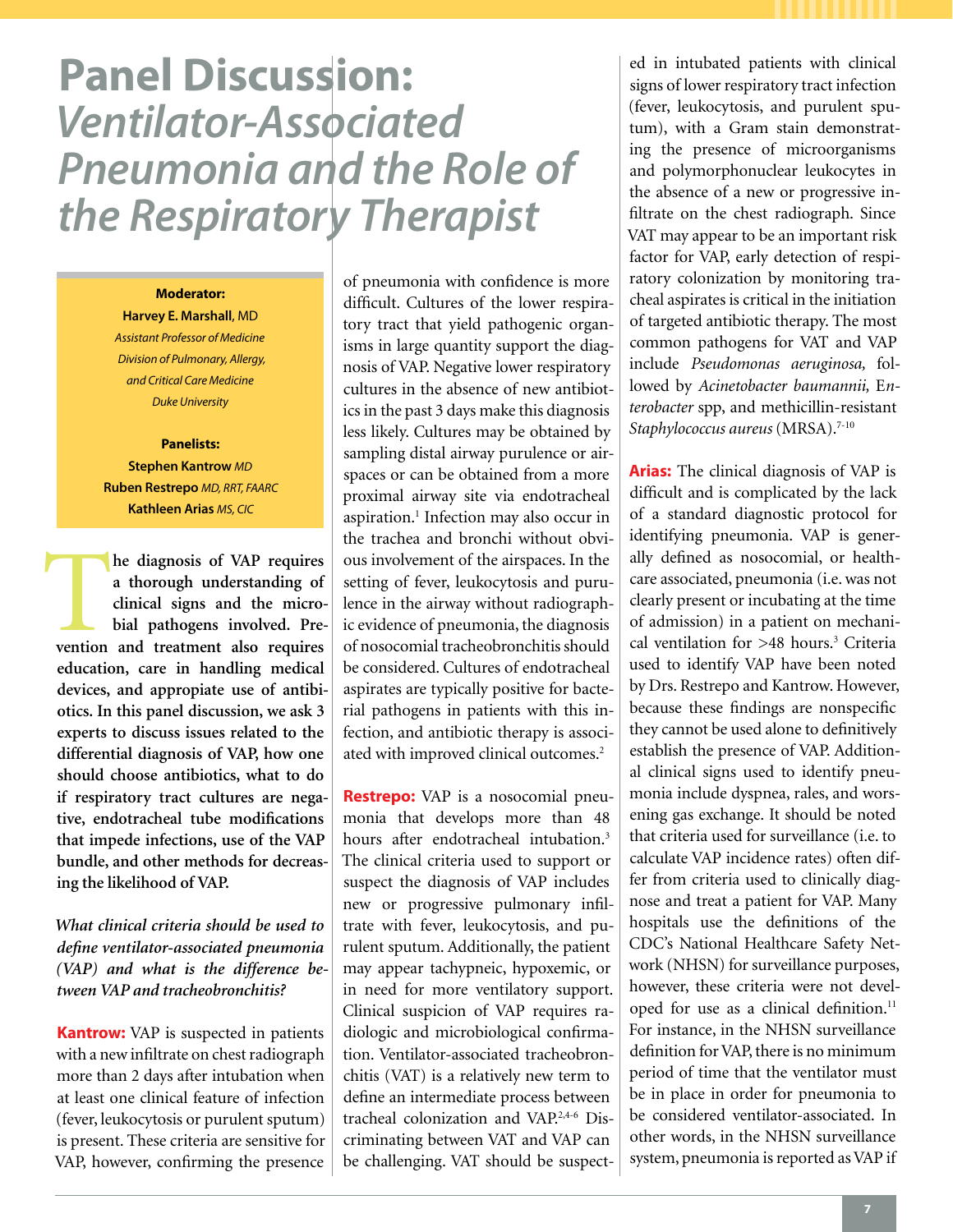the patient was intubated and ventilated at the time of or within 48 hours before the onset of pneumonia. The ATS/ IDSA guidelines for the management of adults with pneumonia note that tracheobronchitis should be considered when fever, leukocytosis, purulent sputum, and a positive culture of a sputum or tracheal aspirate are present without a new lung infiltrate. While many of the signs of tracheobronchitis mimic those of VAP, a major difference is the absence of an infiltrate in tracheobronchitis.

## *In a patient with VAP, what factors should guide the choice of antibiotics?*

**Kantrow:** Empiric therapy is recommended for patients suspected to have VAP. Timely collection of respiratory sample for microbiology is important, and antibiotic therapy should not be delayed until culture results are available.<sup>3</sup> Pathogens to consider when choosing antibiotics for VAP include *Pseudomonas aeruginosa, Klebsiella pneumoniae* and *Acinetobacter* species. Antibiotics likely to be effective against resistant gram negative organisms should be administered initially, with consideration given to specific organisms endemic in the intensive care unit or previous patient location (e.g. ESBL-expressing *Klebsiella* or pan-resistant *Acinetobacter* species). Initial antibiotic therapy should also provide appropriate coverage for resistant gram positive organisms, especially methicillin-resistant *Staphylococcus aureus* (MRSA). Early onset VAP is more likely than later onset VAP to be caused by drug susceptible bacteria. However, additional risk factors for resistant pathogens should be sought to determine appropriate antibiotic therapy. Recent antibiotic therapy or hospitalization within the past 90 days, immune suppression, nursing home residence, chronic dialysis, and wound care all increase the likelihood of harboring multidrug resistant pathogens at the time of admission. Local patterns of nosocomial infection and antimicrobial resistance are often unique and should

Early onset VAP is more likely than later onset VAP to be caused by drug susceptible bacteria.

guide the antibiotic strategy.

**Restrepo:** The presence of risk factors for multidrug resistance (MDR) pathogens such as late onset disease, positive cultures, presence of an underlying disease, and antibiotic therapy in the preceding 3 months typically guide the selection of antibiotic therapy. However, knowledge of resident flora, local susceptibility and resistance rate trends in the ICU have shown to be invaluable in creating institution-specific guidelines for appropriate empiric antibiotic therapy.12,13 Empiric broad-spectrum, multidrug therapy is typically recommended until pretherapy results are available. If antibiotic therapy was administered prior to the diagnosis of VAP, coverage for MRSA, *Acinetobacter spp,* and *Legionella* should be considered. Once the pathogen and its susceptibility pattern are identified, the antibiotic regimen should be narrowed.

**Arias:** Antimicrobial selection should be guided by the likely microbial etiology of the pneumonia, the common respiratory pathogens seen in the hospital and the community, and the antibiotic susceptibility and resistance patterns in those pathogens.

## *If respiratory tract cultures are negative, should empiric antibiotic therapy be discontinued?*

**Kantrow:** Respiratory tract cultures can be obtained distally at the site of lung infection with bronchoscopic or nonbronchoscopic techniques, or from central airways via endotracheal aspiration. Samples collected by experienced operators at the site of suspected infection can establish a diagnosis of VAP and identify the etiologic agent, guiding subsequent therapy. Culture negative samples collected from the distal airways decrease the likelihood of VAP, and may allow discontinuation of antibiotic therapy, particularly when the clinical suspicion of pneumonia is not high. Endotracheal aspirates from proximal airway secretions do not distinguish between bacterial colonization, infection in the airways and pneumonia. However, when the endotracheal aspirate sample is adequate and antibiotics have not been started or changed in the past 3 days, negative cultures decrease the likelihood of VAP. If antibiotic therapy is not discontinued based upon culture results, the clinician may still use culture data to make important decisions about de-escalation. For patients with a good response to antibiotics, therapy can be narrowed as culture results become available. When there is no evidence of resistant gram negative rods such as *Pseudomonas* and *Acinetobacter* in the endotracheal aspirate, antibiotic therapy can be discontinued on day 7 or 8.14

**Restrepo:** Serial assessment of clinical status and culture results 48-72 hours after initiation of antibiotic therapy are the best parameters for de-escalating or discontinuing therapy. If the patient shows clinical improvement and cultures are negative, antibiotic therapy could be safely discontinued after 72 hours.3,15,16

**Arias:** Discontinuation of empiric therapy should be based on improvement or deterioration of the patient's clinical status.

## *Are there modifications of the endotracheal tube that can diminish the incidence of VAP?*

**Kantrow:** After endotracheal intubation, colonization of the endotracheal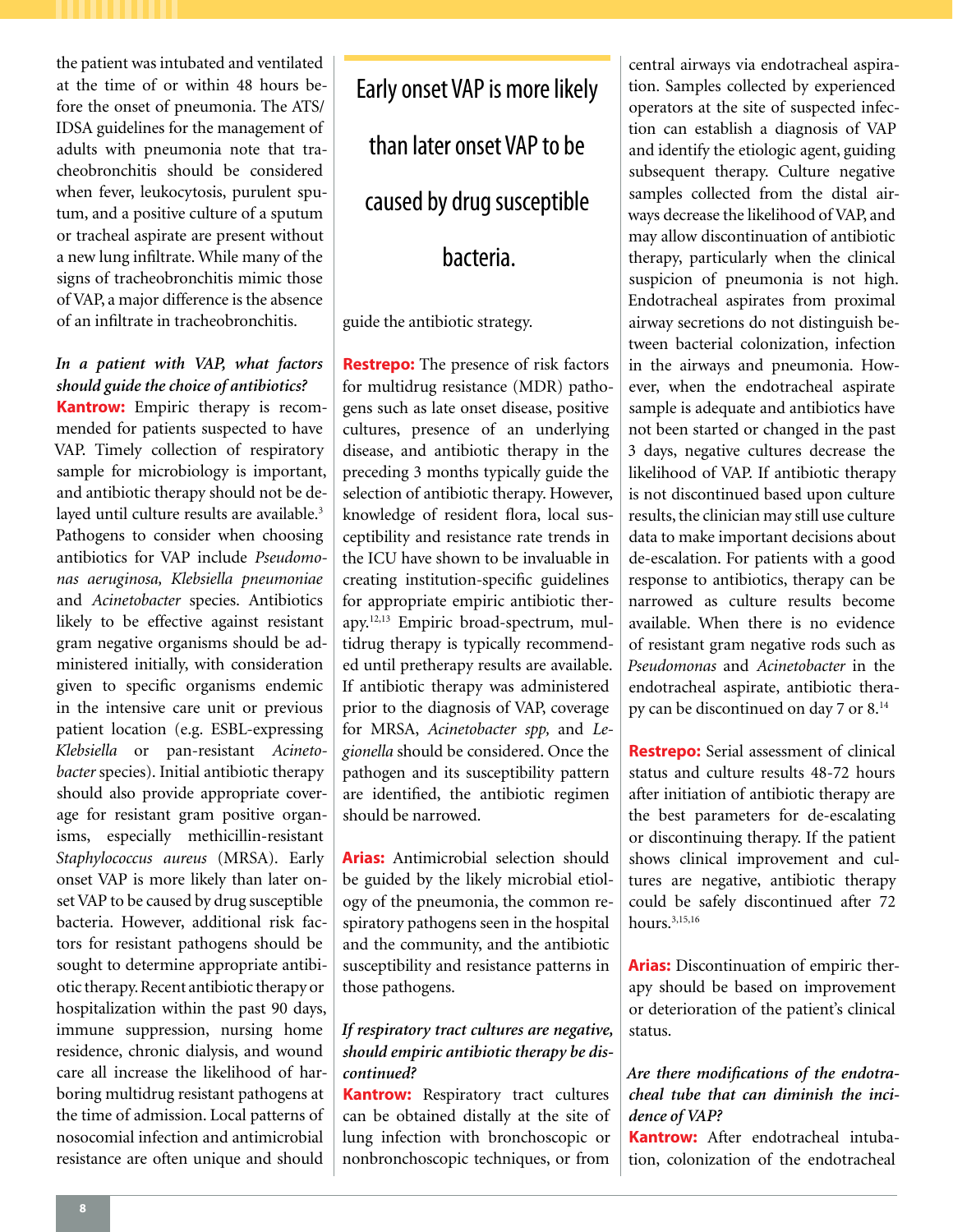tube and lower airway mucosa occurs as contaminated secretions from the sinuses, oropharynx and/or the stomach enter the subglottic space. Two modifications of the endotracheal tube have been found in randomized controlled trials to decrease the incidence of VAP. First, impregnation of the endotracheal tube with an antibacterial substance (silver or chlorhexidine) can decrease the biofilm formed by bacteria and subsequent inoculation of the lung.<sup>17</sup> Second, a modified endotracheal tube with a port for continuous aspiration of subglottic secretions may limit entry of bacteria laden secretions into the lung.<sup>18</sup> In addition, maintenance of cuff pressure greater than 20 cm  $H_2$ 0 in a conventional endotracheal tube can oppose inoculation of the lung from this reservoir and decrease VAP.

**Restrepo:** Formation of antibioticresistant biofilms in the inner surface of the endotracheal tube (ETT) within hours of intubation and aspiration of secretions into the lower airway play a critical role in the incidence of VAP.19 A silver-coated ETT has been designed to decrease the incidence of VAP by preventing bacterial colonization, biofilm formation, and its subsequent embolization to the lower airways.<sup>20,21,22</sup> A large clinical trial recently found that patients receiving a silver-coated ETT had a statistically significant reduction in the incidence of VAP.<sup>17</sup> Another specially designed ETT that provides continuous aspiration of subglottic secretions (CASS) decreases the risk of VAP especially in patients expected to require ventilatory support for more than 72 hours.<sup>18,23</sup> Although the silvercoated ETT is radically more expensive than the standard ETT, its use has been associated with important hospital savings.24 These 2 specially designed tubes, however, cost more than the standard ETT.

*Is the implementation of a VAP bundle a valuable strategy? Are there any pitfalls* 

Formation of antibioticresistant biofilms in the inner surface of the endotracheal tube (ETT) within hours of intubation and aspiration of secretions into the lower airway play a critical role in the incidence of  $VAP^{19}$ 

## *or weaknesses of such an approach?*

**Kantrow:** A VAP bundle is a systemsbased approach to implementing clinical strategies with established benefit to decrease the incidence of VAP. Implementation of a VAP bundle is likely to increase adherence to best available practices. Challenges include the fact that there is frequently not a consensus about the strength of evidence and cost effectiveness of interventions placed within the bundle. Future studies may demonstrate that interventions currently held to be beneficial are not actually helpful, even while they are widely implemented. For this reason, it is important to adapt the systems based approach over time with new data. A pitfall to assessing the impact of bundle implementation is that the targeted outcome measure may be susceptible to bias in reporting. That may be the case for VAP, where confirmatory testing is not consistently performed.

**Restrepo:** The VAP bundle is an evidence-based strategy that can be credited for a dramatic reduction of VAP rates in the ICU over the last few years.<sup>25</sup>

However, lack of a clear definition of the components of the bundle and adequate staffing may hamper the implementation of a protocol to reduce VAP. The Institute for Healthcare Improvement (IHI) Ventilator bundle contained 4 evidence-based practices to improve outcomes of patients requiring mechanical ventilation, semi-recumbent position, daily 'sedation vacation' and daily extubation readiness assessments, peptic ulcer disease prophylaxis, and deep venous thrombosis. Except for daily awakening and implementation of spontaneous breathing trials, the other strategies do not allow early liberation from mechanical ventilation. However, implementation of the IHI bundle was associated with a reduction on VAP incidence and many institutions adopted it as a VAP bundle. Other common listed patient care practices to reduce VAP include CASS, and oral hygiene; however, they have not been routinely identified as part of the Ventilator bundle.

Although head bed elevation appears relatively simple to implement, multiple studies have found low compliance.<sup>26,27</sup> The CASS may be applied to all intubated patients. However, the ETT needs to be available when the patient is first intubated so reintubation is avoided, and it also requires additional suction regulators to be setup. While oral hygiene improves patient comfort and has no side effects, it is labor intensive and its compliance greatly depends on adequate staffing of the ICU. Reduction in ventilator circuit changes is associated with reduction of overall costs but no strong correlation has been found between circuit replacement frequency and VAP rates. Earlier weaning reduces risks associated with mechanical ventilation including VAP. Its benefit in reducing VAP incidence is then limited to those patients who can be weaned shortly after being intubated. It is also labor intensive for it requires close monitoring of a patient with lighter sedation and possibly more prompt to experiencing anxiety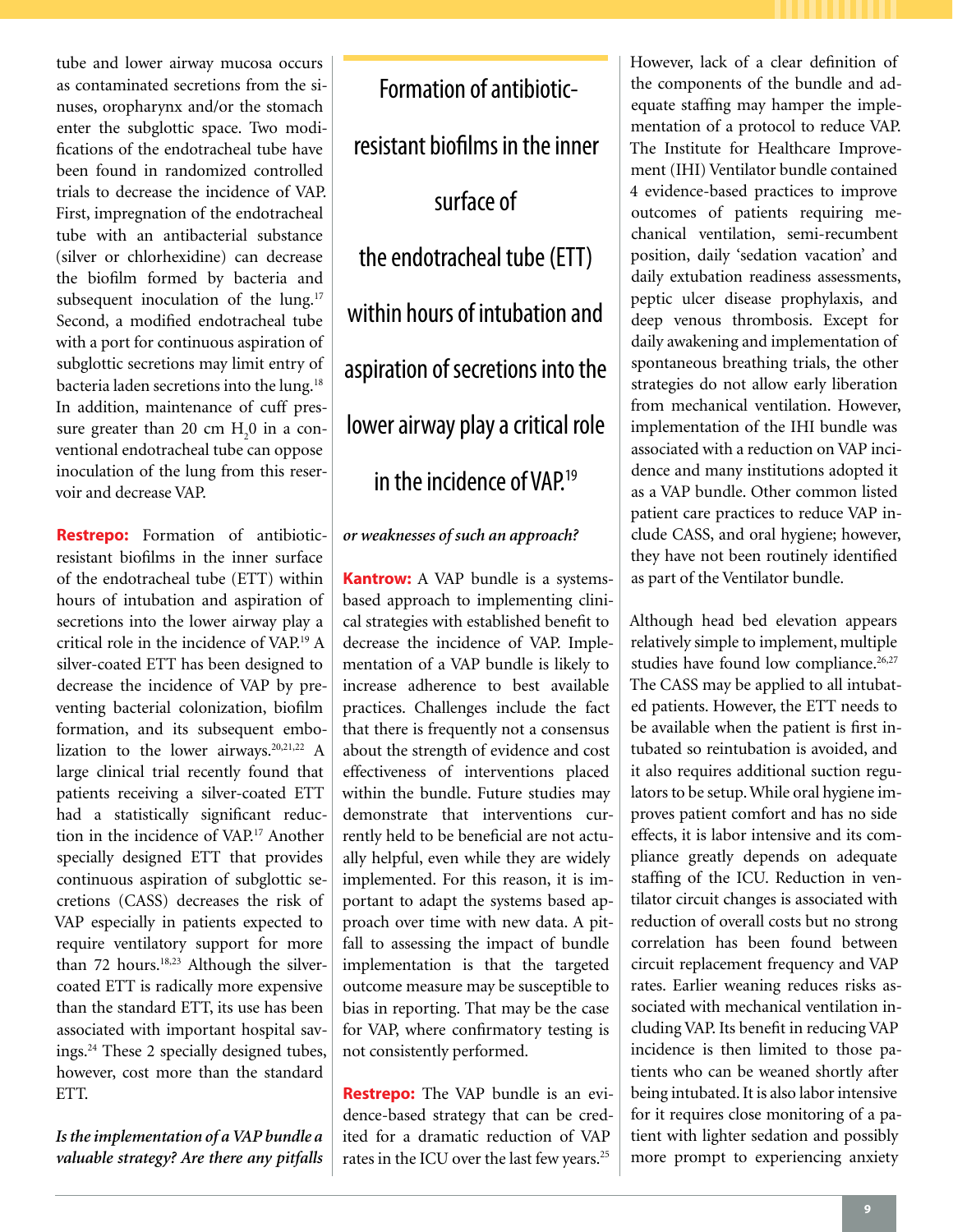and self extubation. While the evidence behind the use of histamine type-2 antagonists or sucralfate as well as the use of DVT prophylaxis to reduce VAP incidence are still controversial, they should be retained as components of the Ventilator Bundle.<sup>28</sup>

**Arias:** Many hospitals that have implemented VAP bundles have been able to demonstrate significant reductions in VAP rates.28,29 Many hospitals have incorporated into their practice bundles additional evidence based strategies aimed at preventing VAP. These include: oral hygiene, removal of subglottic secretions, hand hygiene, and education of personnel who care for patients on ventilators regarding prevention of VAP.28,30,31 Several obstacles limit the ability to measure the potential efficacy of VAP bundles. These obstacles include: difficulty in obtaining an accurate diagnosis of VAP, the variety of definitions used to identify VAP, the inability to precisely determine the impact of each bundle component in preventing VAP, the use of different VAP bundle components in published reports, and the implementation of a variety of additional infection prevention strategies at the same time the VAP bundle is implemented.<sup>32</sup> Since most studies of the efficacy of VAP bundles have been conducted in critical care settings, the effectiveness of implementing VAP bundles in other settings has not been determined.

## *What other measures, protocols, practices can the respiratory therapist employ that have been determined to/or may decrease the incidence of VAP?*

**Kantrow:** The respiratory therapist plays a key role in several aspects of mechanical ventilation that can affect the risk of VAP. Implementation of noninvasive ventilator support in carefully selected patients can avoid endotracheal intubation and subsequent VAP. Unnecessarily prolonged mechanical ventilation carries a daily risk of infection

The respiratory therapist plays a critical role in preventing VAP by using aseptic technique to avoid contaminating medications, fluids and equipment, maintaining endotracheal tube cuff pressure above 20 cm of water, promoting early extubation, avoidance of reintubation, and use of noninvasive ventilation.

and can be avoided by adhering to a protocol of daily sedation interruption, respiratory assessment and spontaneous breathing trials where indicated.<sup>33</sup> Reintubation carries an increased risk of VAP as well, and can be avoided by carefully determining readiness for extubation and by avoiding accidental extubation.

**Restrepo:** Addition to the Ventilator Bundle of other evidence-based patient care practices such as oral decontamination with chlorhexidine antiseptic, and subglottic secretion drainage in patients expected to be mechanically ventilated for more than 72 hours is a very effective VAP prevention strategy.<sup>27,34</sup> Other recommendations for VAP prevention include the use of the orotracheal route of intubation, the change of heat and moisture exchangers every 5-7 days

and as clinically indicated, and the use of closed endotracheal suction systems  $(in-line section).$ <sup>35</sup> Strong involvement of respiratory therapists in educational programs has been associated with significant reductions of VAP rates.<sup>36,37,38</sup>

**Arias:** In addition to the practices noted above, the respiratory therapist plays a critical role in preventing VAP by using aseptic technique to avoid contaminating medications, fluids and equipment, maintaining endotracheal tube cuff pressure above 20 cm of water, promoting early extubation, avoidance of reintubation, and use of noninvasive ventilation, appropriately cleaning, disinfecting and sterilizing respiratory devices, and using barrier precautions such as gloves.<sup>3,30,31</sup>

#### **References**

- 1 The Canadian Critical Care Trials Group. A randomized trial of diagnostic techniques for ventilator-associated pneumonia. NEJM 2006;355:2619- 30.
- 2 Nseir S, Ader F, Marquette CH. Nosocomial tracheobronchitis. Curr Opin Infect Dis 2009;22(2):148- 153.
- 3 American Thoracic Society; Infectious Diseases Society of America. Guidelines for the management of adults with hospital-acquired, ventilator-associated, and healthcare-associated pneumonia. Am J Respir Crit Care Med 2005;171:388.
- 4 Craven DE, Chroneou A, Zias N, Hjalmarson KI. Ventilator-associated tracheobronchitis: the impact of targeted antibiotic therapy on patient outcomes. Chest 2009;135(2):521-528.
- 5 Nseir S, Favory R, Jozefowicz E, et al. Antimicrobial treatment for ventilator-associated tracheobronchitis: a randomized controlled multicenter study. Crit Care 2008;12:R62.
- 6 Palmer LB, Smaldone GC, Chen JJ, et al. Aerosolized antibiotics and ventilator-associated tracheobronchitis in the intensive care unit. Crit Care Med 2008;36:2008-2013.
- 7 Torres A, Valencia M. Does ventilator-associated tracheobronchitis need antibiotic treatment? Crit Care 2005; 9:255-256.
- Nseir S, Di Pompeo C, Pronnier P, et al. Nosocomial tracheobronchitis in mechanically ventilated patients: incidence, aetiology and outcome. Eur Respir J 2002;20:1483-1489.
- 9 Kampf G, Wischnewski N, Schulgen G, Schumacher M, Daschner F. Prevalence and risk factors for nosocomial lower respiratory tract infections in German hospitals. J Clin Epidemiol 1998;51:495- 502.
- 10 Koulenti D, Lisboa T, Brun-Buisson C, et al. Spectrum of practice in the diagnosis of nosocomial pneumonia in patients requiring mechanical ventilation in European intensive care units. Crit Care Med 2009;37(8):2360-2368.
- 11 CDC NHSN Manual: Patient Safety Component Protocol. Ventilator associated pneumonia (VAP)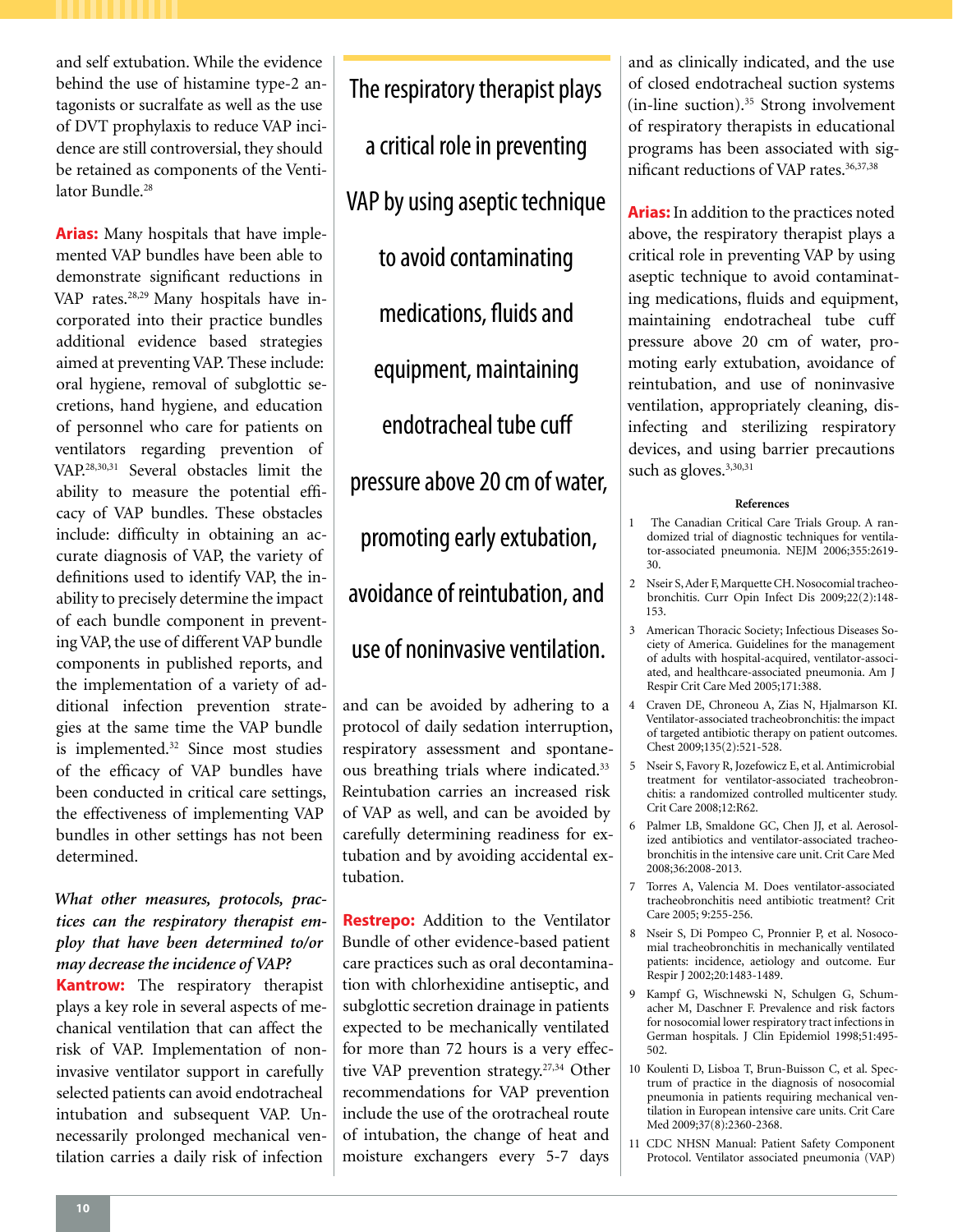event. http://www.cdc.gov/nhsn

- 12 Beardsley JR, Williamson JC, Johnson JW, Ohl CA, Karchmer TB, Bowton DL. Using local microbiologic data to develop institution-specific guidelines for the treatment of hospital-acquired pneumonia. Chest 2006;130(3):787-793.
- 13 Kuti JL, Shore E, Palter M, Nicolau DP. Tackling empirical antibiotic therapy for ventilator-associated pneumonia in your ICU: guidance for implementing the guidelines. Semin Respir Crit Care Med 2009;30(1):102-115.
- 14 Chastre J, Wolff M, Fagon JY, et al. Comparison of 8 vs 15 days of antibiotic therapy for ventilatorassociated pneumonia in adults: a randomized trial. JAMA 2003;290(19):2588-98.
- 15 Kollef MH, Kollef KE. Antibiotic utilization and outcomes for patients with clinically suspected ventilator-associated pneumonia and negative quantitative BAL culture results. Chest 2005;128:2706– 2713.
- 16 Kollef MH, Morrow LE, Niederman MS, et al. Clinical characteristics and treatment patterns among patients with ventilator-associated pneumonia. Chest 2006;129(5):1210-1218.
- 17 Kollef MH, Afessa B, Anzueto A, et al. Silver-coated endotracheal tubes and incidence of ventilatorassociated pneumonia: the NASCENT randomized trial. JAMA 2008;300(7):805-813.
- 18 Bouza E, Perez MJ, Munoz P, Rincon C, Barrio JM, Hortal J. Continuous aspiration of subglottic secretions in the prevention of ventilator-associated pneumonia in the postoperative period of major heart surgery. Chest 2008;134(5):938-946.
- 19 Shah C, Kollef MH. Endotracheal tube intraluminal volume loss among mechanically ventilated patients. Crit Care Med 2004;32(1):120-125.
- 20 Olson ME, Harmon BG, Kollef MH. Silver-coated endotracheal tubes associated with reduced bacterial burden in the lungs of mechanically ventilated dogs. Chest 2002;121(3):863-870.
- 21 Berra L, De Marchi L, Yu ZX, Laquerriere P, Baccarelli A, Kolobow. Endotracheal tubes coated with antiseptics decrease bacterial colonization of the ventilator circuits, lungs, and endotracheal tube. Anesthesiology 2004;100(6):1446-1456.
- 22 Rello J, Kollef M, Diaz E, et al. Reduced burden of bacterial airway colonization with a novel silver-coated endotracheal tube in a randomized multiple-center feasibility study. Crit Care Med 2006;34(11):2766-2772.
- 23 Dezfulian C, Shojania K, Collard HR, Kim HM, Matthay MA, Saint S. Subglottic secretion drainage for preventing ventilator-associated pneumonia: a meta-analysis. Am J Med 2005;118(1):11-18.
- 24 Shorr AF, Zilberberg MD, Kollef M. Cost-effectiveness analysis of a silver-coated endotracheal tube to reduce the incidence of ventilator-associated pneumonia. Infect Control Hosp Epidemiol. 2009;30(8):759-63.
- 25 Institute for Healthcare Improvement. http://www. ihi.org . [Accessed 14 August 2009].
- 26 van Nieuwenhoven CA, Vandenbroucke-Grauls C, van Tiel FH, et al. Feasibility and effects of the semirecumbent position to prevent ventilator-associated pneumonia: a randomized study. Crit Care Med 2006;34:396–402.
- 27 Helman DL Jr, Sherner JH 3rd, Fitzpatrick TM, Callender ME, Shorr AF. Effect of standardized orders and provider education on head-of-bed positioning in mechanically ventilated patients. Crit Care Med 2003;31:2285–2290.
- 28 Wip C, Napolitano L. Bundles to prevent VAP: How valuable are they? Curr Opin Infect Dis 2009;22(2):159-166.
- 29 5 Million Lives Campaign. Getting Started Kit: Prevent Ventilator-Associated Pneumonia How-to Guide. Cambridge, MA: Institute for Healthcare Improvement; 2008. (www.ihi.org) [accessed August 19, 2009
- 30 Tablan OC, Anderson LJ, Besser R, Bridges C, Hajjeh R. Guidelines for preventing health-care–associated pneumonia, 2003: recommendations of CDC and the Healthcare Infection Control Practices Advisory Committee. MMWR Recomm Rep 2004; 53:1-36.
- 31 Yokoe DS, Mermel LA, Classen, D, et al. A compendium of strategies to prevent healthcare-associated infections in acute care hospitals. Infect Control Hosp Epidemiol. 2008;29:S12-S21.
- 32 Blamoun J, Alfakir M, Rella M, et al. Efficacy of an expanded ventilator bundle for the reduction of ventilator associated pneumonia in the medical intensive care unit. Am J Infect Control 2009;37:172- 175.
- 33 Ely EW, Bennett PA, Bowton DL, Murphy SM, Florance AM, Haponik EF. Large scale implementation of a respiratory therapist-driven protocol for ventilator weaning. Am J Respir Crit Care Med 1999;159:439-46.
- 34 Chan EY, Ruest A, Meade MO, Cook DJ. Oral decontamination for prevention of pneumonia in mechanically ventilated adults: systematic review and meta-analysis. BMJ 2007;334:889.
- 35 Muscedere J, Dodek P, Keenan S, Fowler R, Cook D, Heyland D. Comprehensive evidence-based clinical practice guidelines for ventilator-associated pneumonia: prevention. J Crit Care 2008;23:126–137.
- 36 Babcock HM, Zack JE, Garrison T, Trovillion E, Kollef MH, Fraser VJ. An educational intervention to reduce ventilator-associated pneumonia in an integrated health system: a comparison of effects. Chest 2004;125:2224–2231.
- 37 Bloos F, Müller S, Harz A, et al. Effects of staff training on the care of mechanically ventilated patients: a prospective cohort study. Br J Anaesth 2009;103(2):232-237.
- 38 Hawe CS, Ellis KS, Cairns CJ, Longmate A. Reduction of ventilator-associated pneumonia: active versus passive guideline implementation. Intensive

Stephen Phillips Kantrow, MD, is Associate Professor of Medicine, Louisiana State University Health Sciences, and Program Director, Pulmonary/Critical Care Fellowship, Louisiana State University Medical Center, New Orleans. Dr. Kantrow has authored or coauthored many papers and book chapters on topics related to pulmonary and critical care medicine and he conducts an active research program on the effects of alcohol and HIV infection on the host response. He lives in New Orleans.

**Harvey E. Marshall**, MD, is Assistant Professor of Medicine, Division of Pulmonary, Allergy, and Critical Care Medicine, Duke University Medical Center, Durham, North Carolina. He is also a member of the American Thoracic Society, the American College of Chest Physicians, and Alpha Omega Alpha. He is a reviewer for several major journals in the area of pulmonary and critical care medicine and conducts an active research program on the pathophysiology of lung injury and the pathogenesis and genetics of environmental asthma. Dr. Marshall has been coauthor of many articles and abstracts related to pulmonary medicine, and is a frequent invited speaker at medical meetings. He lives in Chapel Hill, North Carolina.

**Kathleen Meehan Arias**, MS, CIC has worked in the infection prevention and control field since 1980 and is currently the Director of Arias Infection Control Consulting, LLC. She has infection prevention and control experience in a variety of settings, including acute care hospitals, longterm care, rehabilitation care, ambulatory care and industry. Among other editorial projects, Ms. Arias is the editor and an author of the APIC/ Joint Commission Resources Infection Prevention and Control Workbook and the APIC Tool Kit Assessing and Developing an Infection Control Program in the Acute Care Setting. She has taught epidemiology classes at Thomas Jefferson University and at the Medical College of Philadelphia and has served on the faculties of Penn State University and the Hahnemann University College of Allied Health Sciences. Ms. Arias is a frequent speaker at local, national, and international conferences. An active member of the Association for Professionals in Infection Control and Epidemiology (APIC), she served as the 2006 APIC President.

**Ruben Restrepo,** MD obtained his diploma as physician and surgeon from Colombia University. Dr. Restrepo is currently Associate Professor in the Department of Respiratory Care at The University of Texas Health Science Center at San Antonio in 2005. In recognition of his contribution to the field, he was inducted as a fellow of the American Association for Respiratory Care. He is a member of the editorial board for Respiratory Care and the Open Journal of Allergy and the chair of the Clinical Practice Guidelines Steering Committee for the AARC. He has been invited to speak at national and international symposiums to both medical and respiratory audiences. He has over 60 peer-reviewed publications between manuscripts, book chapters, and abstracts.

*Essential Practices* is a serial education program distributed free-of-charge to health professionals. *Essential Practices* is published by Saxe Healthcare Communications. The goal of *Essential Practices* is to present clinically and evidenced-based practices to assist the clinician in making an informed decision on what is best for his/her patient. Opinions expressed in *Essential Practices* are those of the authors and not necessarily of the editorial staff of Saxe Healthcare Communications. The publisher disclaims any responsibility or liability for such material. Clinicians should also consult the medical literature. We welcome opinions and subscription requests from our readers.

Please direct your correspondence to:

**Saxe Healthcare Communications PO Box 1282 Burlington, VT 05402** info@saxecommunications.com